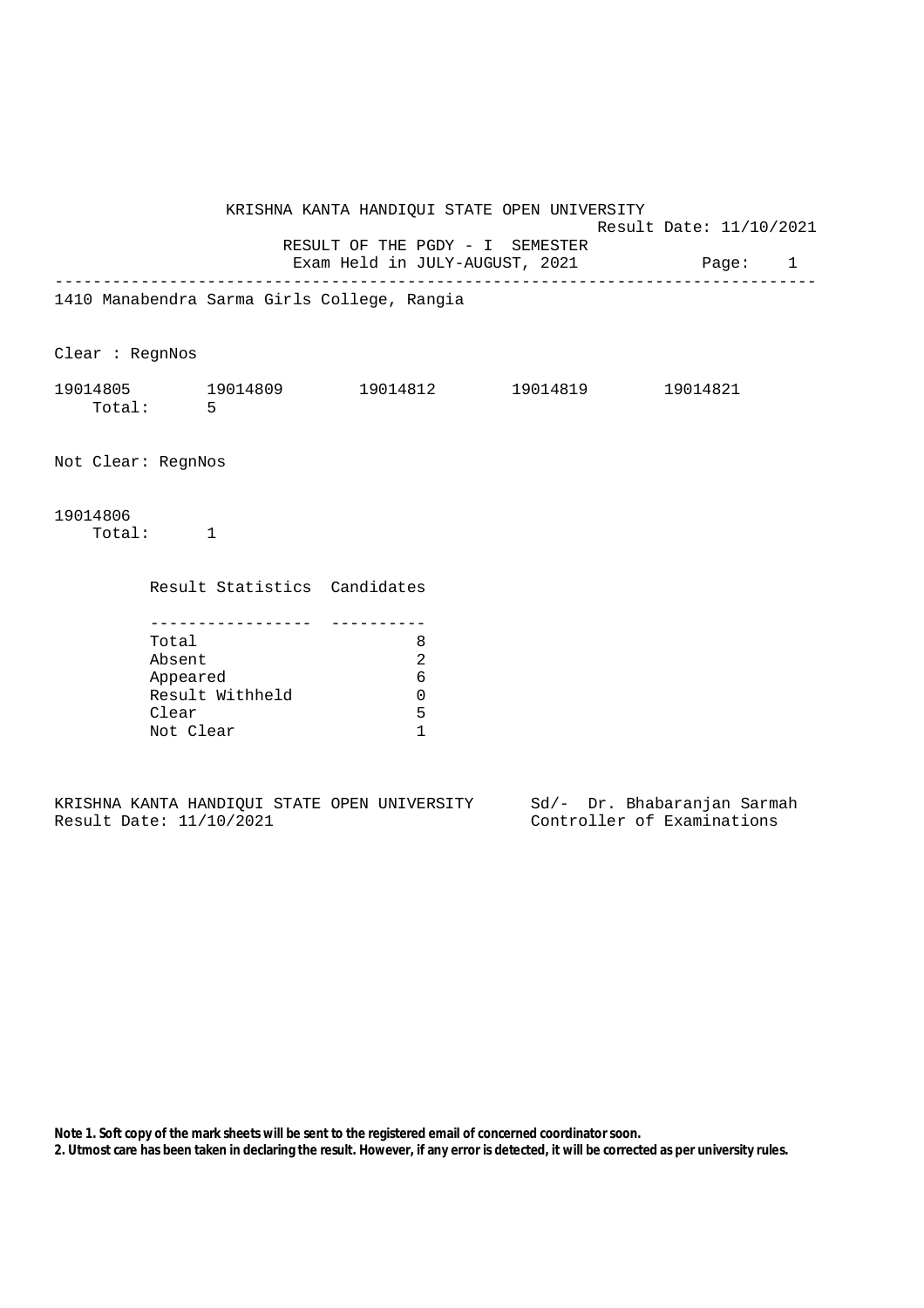KRISHNA KANTA HANDIQUI STATE OPEN UNIVERSITY

Result Date: 11/10/2021

 RESULT OF THE PGDY - I SEMESTER Exam Held in JULY-AUGUST, 2021 Page: 2

--------------------------------------------------------------------------------

1563 Purbanchal Yoga Mahavidyalaya

Clear : RegnNos

19014845 19015007 19015072 Total: 3

Not Clear: RegnNos

18010272 19015077 Total: 2

Result Statistics Candidates

| Total           |   |
|-----------------|---|
| Absent          |   |
| Appeared        | 5 |
| Result Withheld |   |
| Clear           |   |
| Not Clear       |   |

KRISHNA KANTA HANDIQUI STATE OPEN UNIVERSITY Sd/- Dr. Bhabaranjan Sarmah Result Date: 11/10/2021 Controller of Examinations

**Note 1. Soft copy of the mark sheets will be sent to the registered email of concerned coordinator soon.**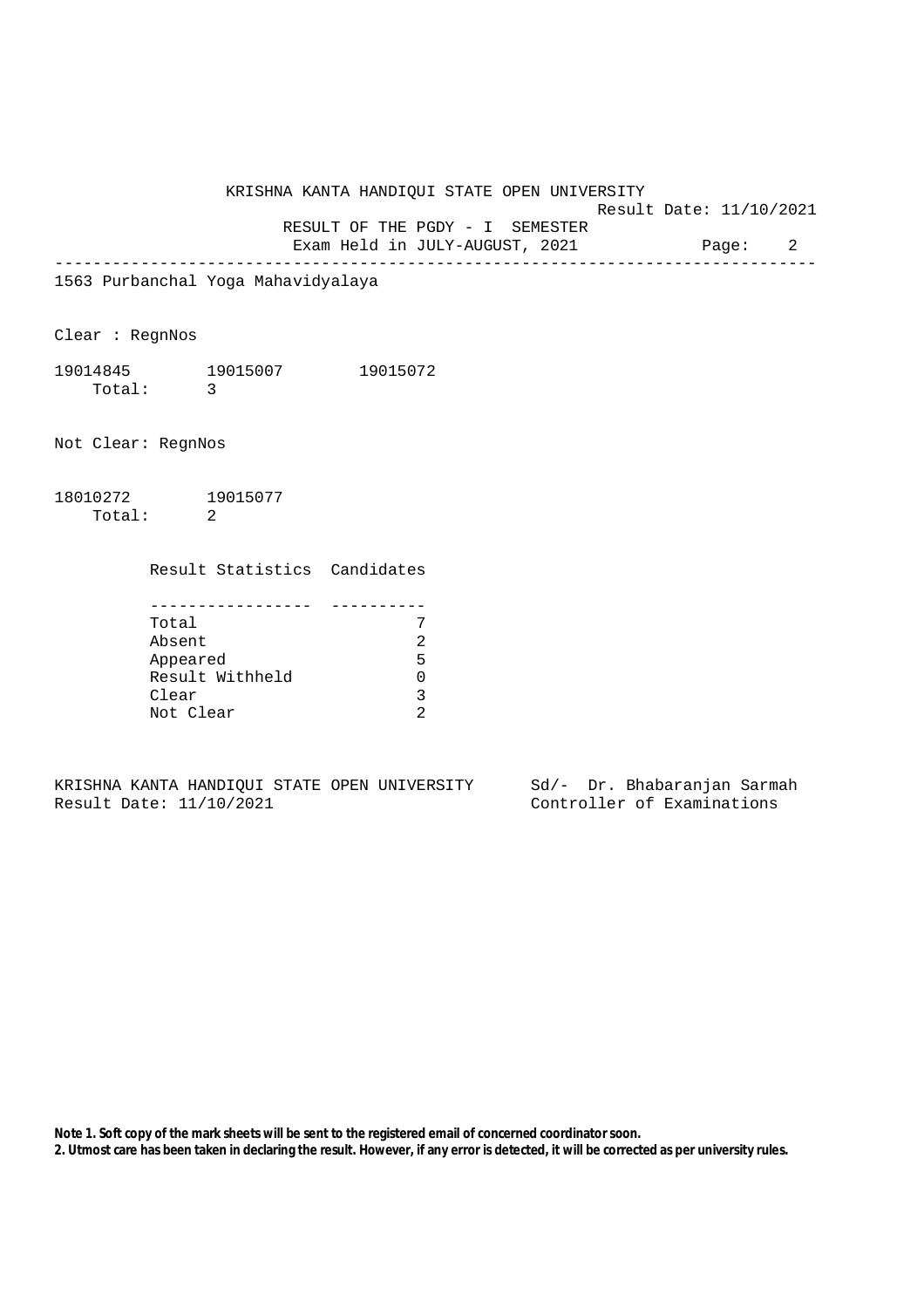## KRISHNA KANTA HANDIQUI STATE OPEN UNIVERSITY

Result Date: 11/10/2021

RESULT OF THE PGDY - I SEMESTER

Exam Held in JULY-AUGUST, 2021 Page: 3 --------------------------------------------------------------------------------

2102 Nowgong Girls' College

Clear : RegnNos

## 19015088

Total: 1

Not Clear: RegnNos

19015094 19015095 Total: 2

Result Statistics Candidates

| Total           |  |
|-----------------|--|
| Absent          |  |
| Appeared        |  |
| Result Withheld |  |
| Clear           |  |
| Not Clear       |  |

KRISHNA KANTA HANDIQUI STATE OPEN UNIVERSITY Sd/- Dr. Bhabaranjan Sarmah Result Date: 11/10/2021 Controller of Examinations

**Note 1. Soft copy of the mark sheets will be sent to the registered email of concerned coordinator soon.**